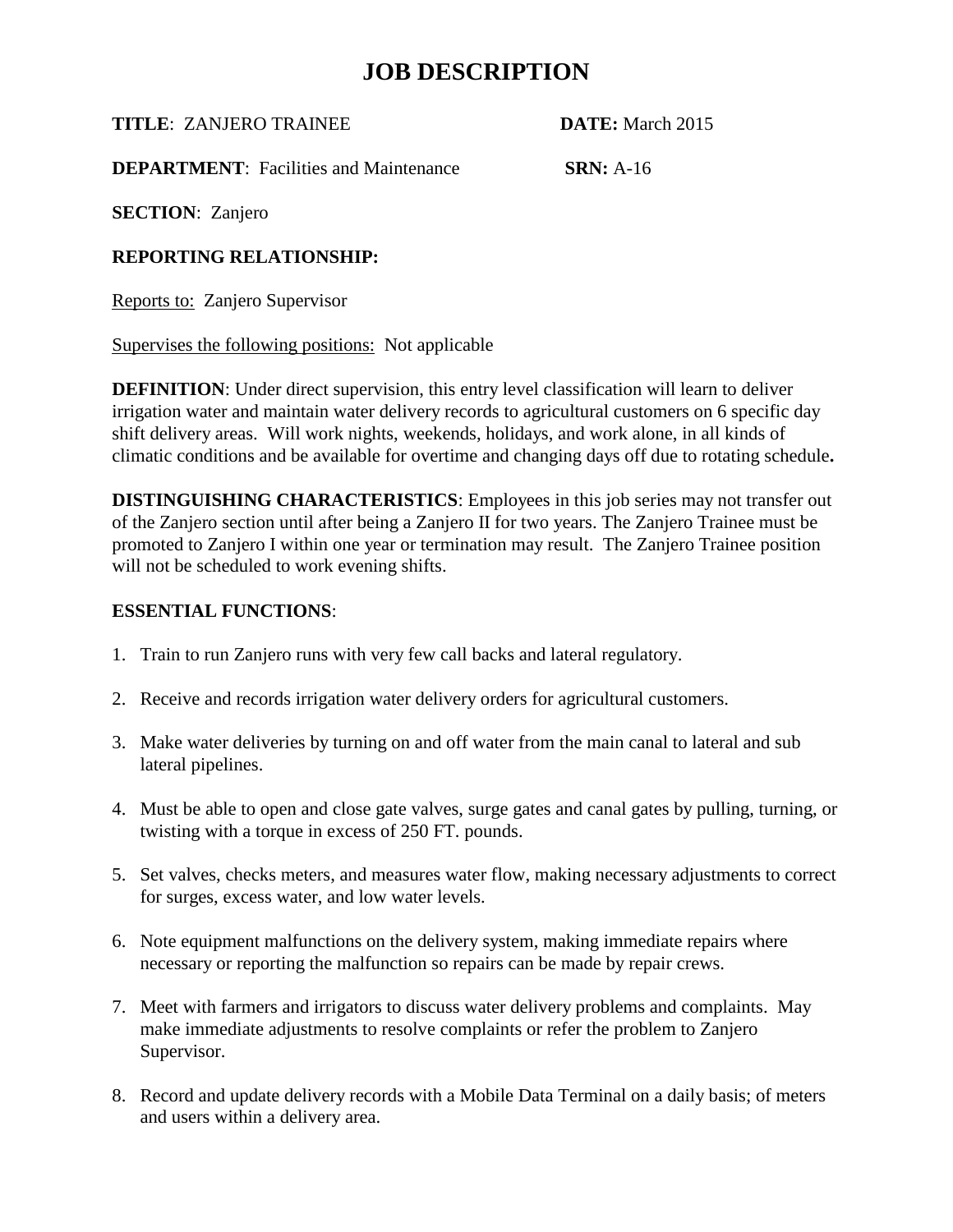- 9. Monitor distribution system to ensure that water users practice conservation in use of water. Report tail water to Zanjero Supervisor.
- 10. Work in areas containing chemicals, dust, vapors, fumes, exhaust, insects, snakes, dogs and other kinds of farm animals.
- 11. Climb a variety of ladders at irrigation sites that may exceed 50 feet above ground and lift and carry 50 pounds up the ladder.
- 12. Work and traverses uneven ground carrying heavy equipment in excess 50 pounds.
- 13. Work outside in unfavorable weather conditions and during hours of darkness.
- 14. Drive a light District vehicle in performance of duties in excess of 100 miles per day or night.
- 15. Communicate in English with water service and supervisory control by two way radio.
- 16. Operate electrical HOA equipment.
- 17. Operate delivery pumps by adjusting valves, packing's & drain lines.
- 18. Assist and train with other Zanjeros on different runs.
- 19. Recheck questionable meter reading, problem deliveries and monitor regulatory and adjust as necessary.
- 20. Assist Supervisory control in checking suspected bad canal and tattle tale levels.
- 21. Honor and prioritize scheduled and unscheduled water request received in an irregular manner of order.
- 22. Meet and confer with other Zanjeros to discuss any problems or issues.
- 23. Complete an end of day report for Zanjero Supervisors and Leads.

#### **MINIMUM QUALIFICATIONS**:

License or Certificates: Valid California Operators license issued by the State Department of Motor Vehicles. Department of Motor Vehicles driving record may influence employment or classification.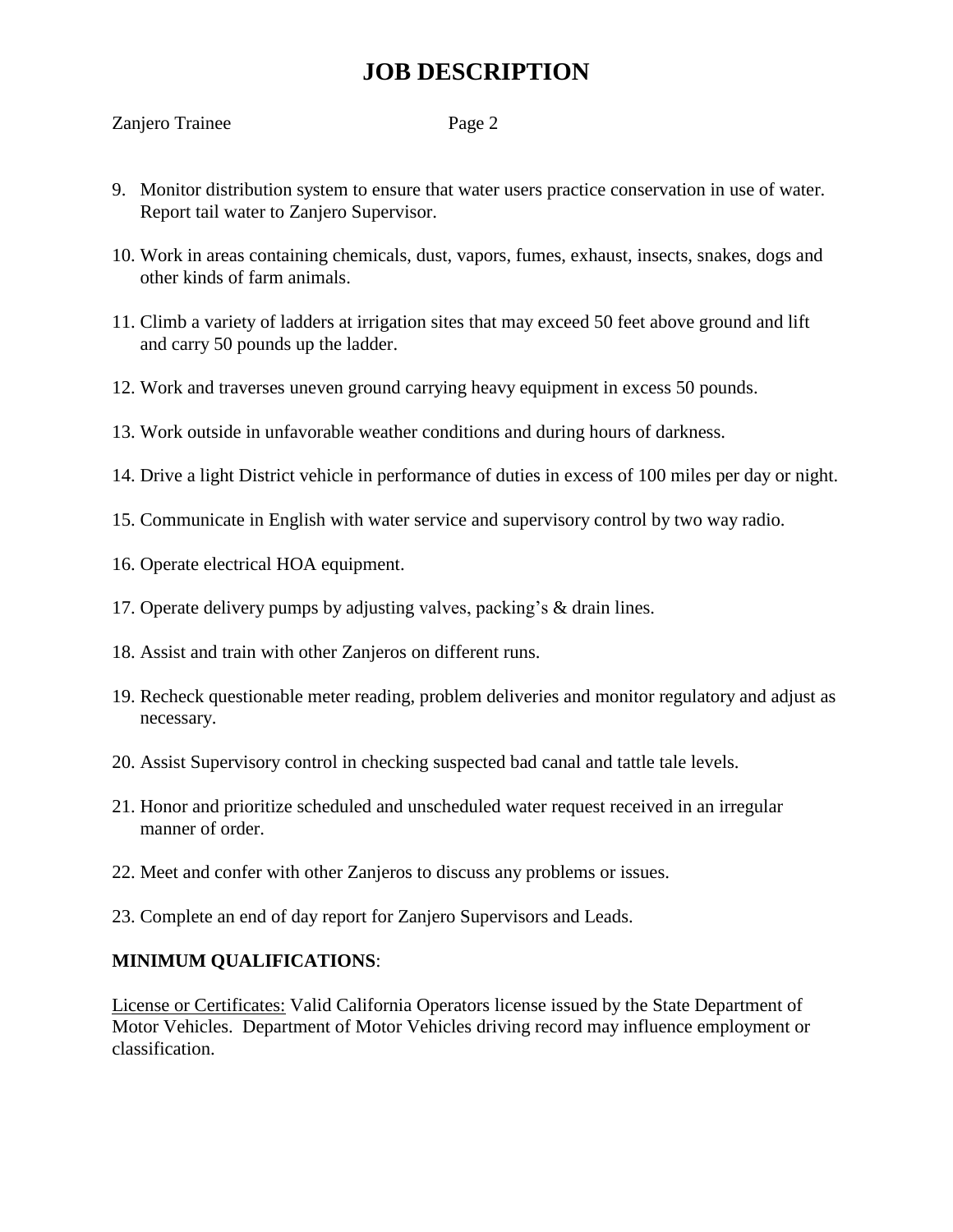Zanjero Trainee Page 3

Education: High School diploma or equivalent.

Experience: Any combination of training and experience which would likely provide the required knowledge and abilities is qualifying.

- Knowledge of: Safe work practices and proper use of PPE (Personal Protection Equipment)
	- Correct use and maintenance of hand tools and equipment
	- Geography of the local area
	- Basic principles of hydrography related to irrigation water distribution, canal systems, and lateral systems
	- Local agricultural crop characteristics, weather conditions, and water needs
	- Computer functions and key boards
	- District Regulations, policies, and procedures

### Abilities: Communicate effectively with others

- Use tools and equipment in a safe manner
- To follow and comprehend written and oral directions
- Work cooperatively with others
- Read meters accurately and input information into Computer Data Terminals
- Maintain accurate records and reports
- Make accurate mathematical calculations
- Maintain effective public relations by using professional customer service skills
- Follow an assigned route and deliver water on a timely basis
- Use a two way radio.

### **PHYSICAL REQUIREMENTS:**

- 1. Open and close gate valves, surge gates, and canal gates by pulling, turning, or twisting with a torque in excess of 250 pounds.
- 2. Respond to emergencies during after-hours, weekends, and or holidays. May have rotating schedules and have to work overtime when required.
- 3. Operate electrical equipment.
- 4. Work in extreme weather conditions.
- 5. May be subject to chemicals, dust, vapors, fumes, exhaust, insects, snakes, dogs and other types of farm animals.